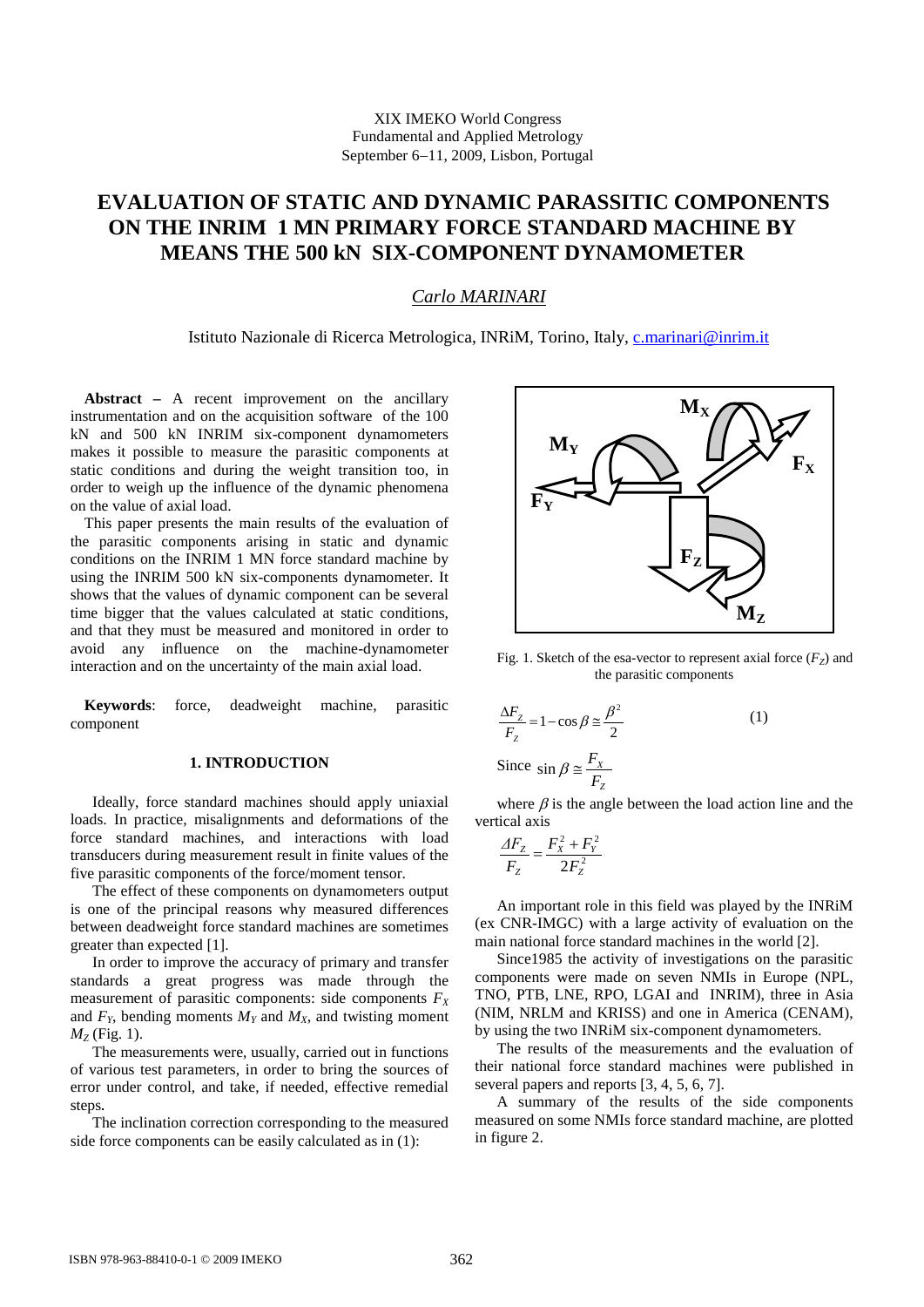

 Fig. 2. Graphic representation of the *Fx* and *Fy* side components on several National Force Standard Machines.

# **2. THE INRIM 0,5 MN SIX-COMPONENT DYNAMOMETER**

The 500 kN INRIM 6-component is a six-component device, compression operated, of 500 kN capacity on the main vertical component; it is cylindrical (height 700 mm, diameter 420 mm), and is so designed as to be compatible with most of the standard dead-weight machines.

It is a transfer reference standard to measure vertical force, side forces, bending moments and twisting moment introduced by defects in force transmission and support deformation.



Fig. 3. Thd INRIM 500 kN six-component dynamometer.

This dynamometer is an assembled balance, consisting of six elementary load cells fastened between two circular coaxial plates having a central orifice and was fully describe in previous papers **/** 8 **/**

The whole device is made up of:

- three main load cells of 200 kN capacity, placed vertically. They mainly measure the vertical compression force  $F_z$  and the two bending moments  $M_X$ and *MY*, acting in the two orthogonal planes; they are mounted between two cross flexures, representing a gimbals suspension;
- three secondary load cells, of 2 kN capacity, to measure the two lateral forces  $F_X$  and  $F_Y$ , and the twisting moment  $M_Z$ , connected to the movable loading platform.

On the basis of the overall results obtained with the 500 kN six-component dynamometer during ten years, the main evaluations are: axial load capacity  $F_Z$ = 500 kN (relative uncertainty  $U = 5 \cdot 10^{-5}$  with  $k=2$ ); side components  $F_X$  and *F<sub>Y</sub>* capacity: 2 kN ( $U = 1 \cdot 10^{-2}$  with  $k=2$ ); bending moments  $M_X$  and  $M_Y$  0,5 kN m (*U*= 1.5⋅10<sup>-2</sup> with *k*=2); twisting moment  $M_Z$  0.5 kN m ( $U=$  1.5⋅10<sup>-2</sup> with  $k=$ 2).

The Axial load stability over 3 years <2⋅ and the temperature effect on rated output is 0.002% fs/ K.

## **3. THE INRIM 1 MN DEAD WEIGHT FORCE STANDARD MACHINE**

The 1 MN primary force standard machine was designed by INRIM, constructed by C. Galdabini spa and operating from 1996. The latest constructional criteria internationally adopted were used to meet the following general requirements:

- the weight pieces an the suspension system must act along the symmetry axis;
- the force transmission system must act along the longitudinal axis;
- the loading system must allow loads to be continuously applied without resetting, with the highest number of load levels and the lowest number of weight pieces;
- load application must be carried out smoothly and without giving rise to dynamic components.

The main innovative characteristics introduced in the INRIM standard machines are:

- weight pieces of austenitic stainless steel AISI 304;
- a supporting structure and a loading frame of the threecolumn type, to ensure high stiffness along the different directions;
- binary weight-piece combination;
- individual suspension and transfer of the weight pieces;
- balancing of the weight of the loading-frame and of the load-transmission system by means of a lever system.

With a binary combination, only few weight pieces are necessary to obtain a high number of load levels, for the INRIM 1 MN machine the sequence is as follows: 10 kN; 10 kN; 20 kN; 40 kN; 80 kN; 4 x 160 kN and 200 kN.

The adoption of the binary combination requires, additionally load to be kept constant on the dynamometer being calibrated during weight-piece substitution, so as to avoid undesirable effects of signal drift.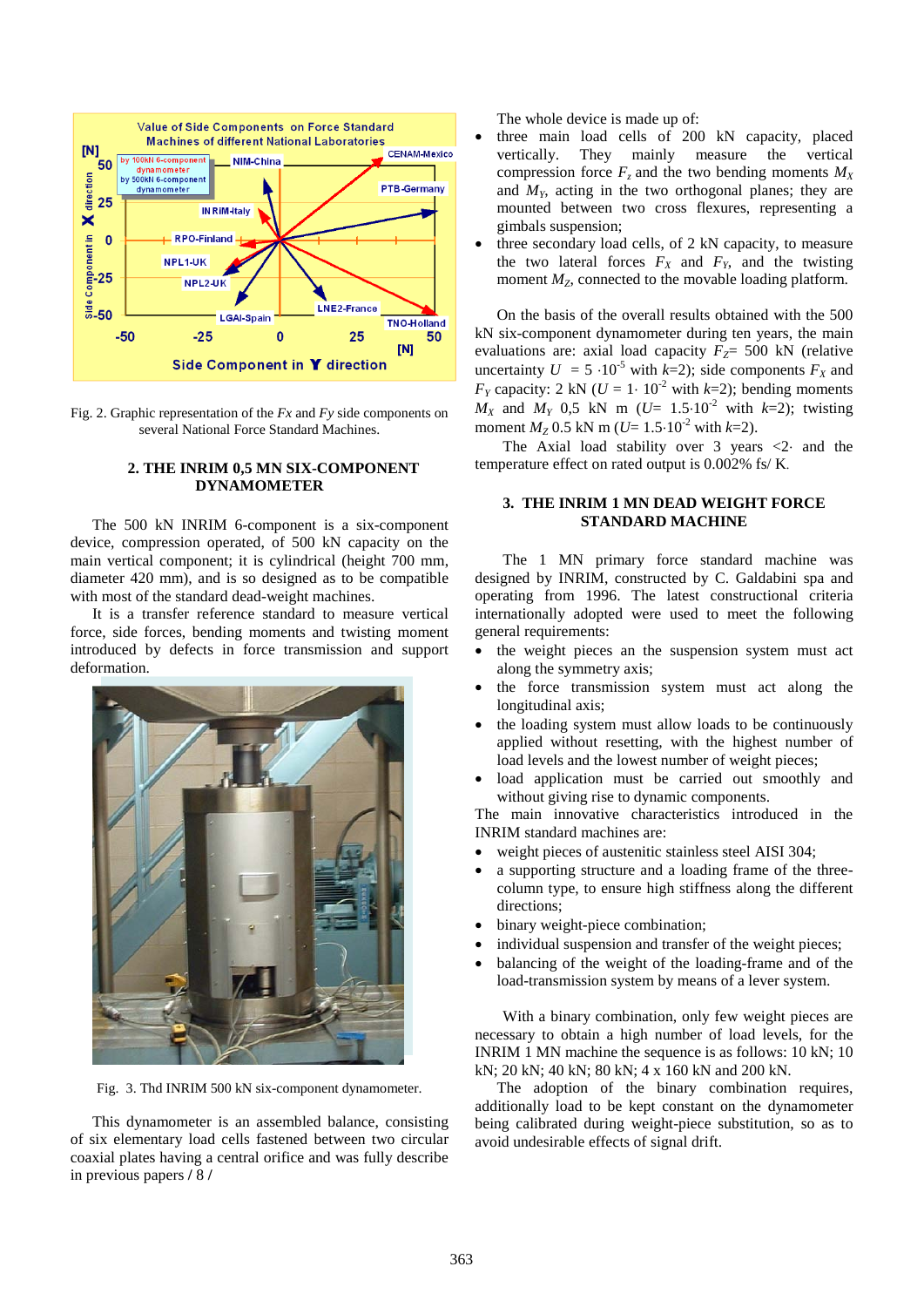Load is kept constant, to within 5%, by a feedback system exploiting the deformation elasticity of the loading frame.



Fig. 4. The upper part of the INRIM 1 MN force standard machine.

The great advantage of the two combined methods (binary combination and load maintenance) lies in the selfcalibration of the weight pieces, which can be calibrated directly on the machine with uncertainty lower than  $5x10^{-6}$ , by comparison with a previously calibrated piece.

In this way, calibration can be made far quicker (since the number of weight pieces is small) and self-calibration can be repeated in the course of time, to check the stability of the standard.

A limit to calibration capabilities in deadweight machines is the weight of the loading frame. To overcome this difficulty, in the INRIM machines was adopted the solution of a balancing lever to compensate the loading frame weight. The INRIM machine was asfully describe in previous papers **/** 9 **/**

### **4. BACKGROUND AND NEW IMPROVEMENTS**

The very low stiffness of the INRiM six-component dynamometers made it possible, until now, to monitor the variation of the three horizontal signals of the weight pieces oscillation damping during reading time.

In figure 5 is shown, as an example, the variation of the horizontal transducers output during measurement at 200 kN, on the 1200 kN NPL DWM. It is possible to see the freely weight pieces oscillation during the load measurement, and to notice that no interaction effect between dynamometer and force standard machine rises.



Fig. 5. Free weight pieces oscillation at 200 kN on NPL 1200 kN force standard machine.

Figure 6 illustrates the continuous recording of the horizontal output signals during the load application from 0 up to 500 kN on the 2 MN PTB DWM. As in all the force standard machines evaluated, it is clearly showed the peaks occurring in transient of weight piece application on the carrier, which given rise unknown prominent parasitic components.

By the watching of the peaks was possible to see the influence of the shock due to the change of the masses or to the interactions between loading frame and main frame.



Fig. 6. Variation of the horizontal out signals for increasing and decreasing load on the 2 MN PTB Force standard machine.

Up to 2004 that analysis was possible in static measurement conditions, and only a qualitative evaluation of the dynamic phenomena during the free oscillation of masses or the loading transient was achievable

A new high speed acquisition data logger, and a new version of the communication software make it now possible to read simultaneously all the six outputs of the INRIM multi-component dynamometers in order to calculate side forces, bending and twisting moments when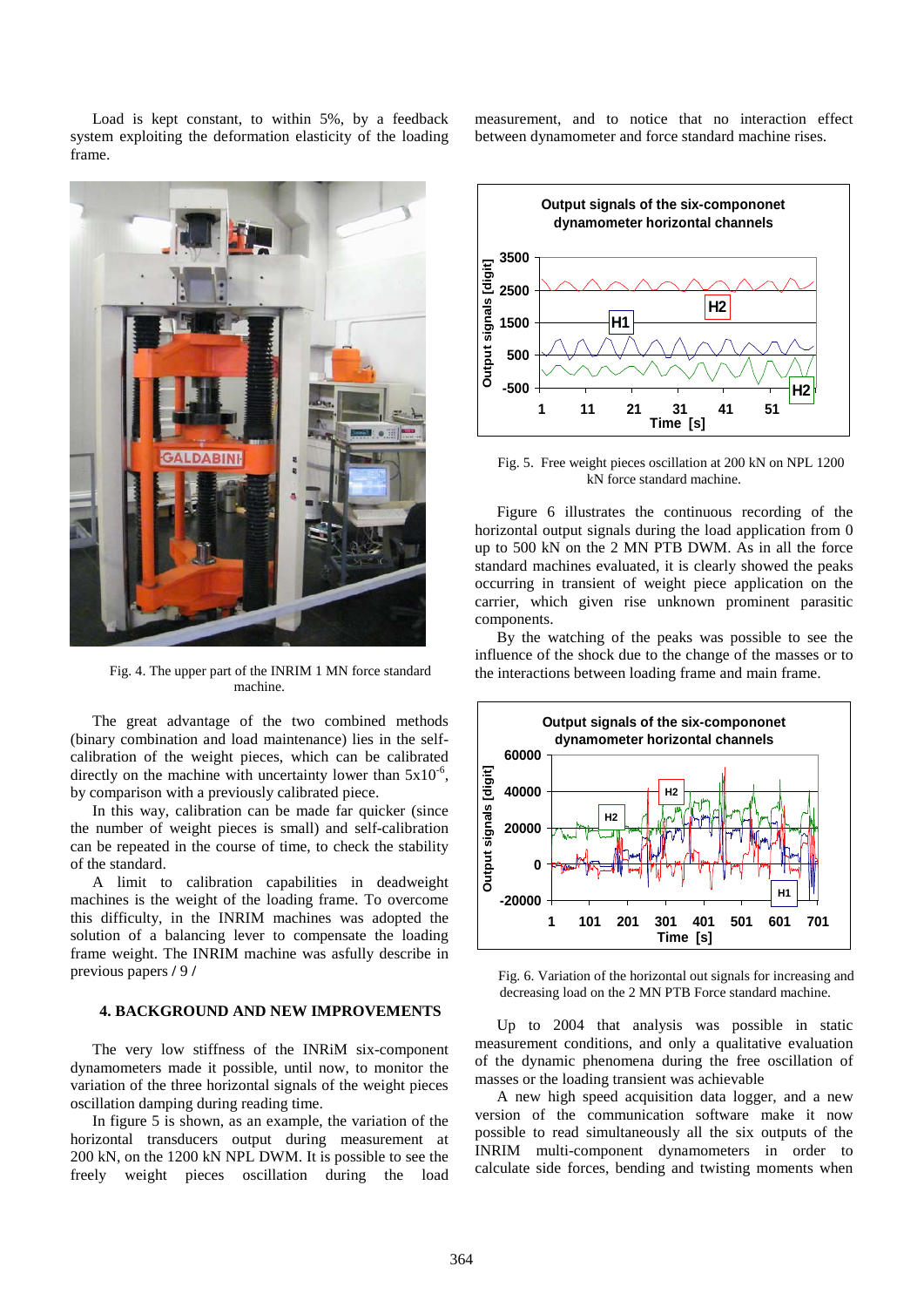the load is applied, and in transient, during the weights change sequence, too.

### **5. MEASUREMENT PROCEDURES**

The measurements performed on the 1 MN INRIM force standard machine by using the 500 kN six-component dynamometer was focused on:

• Evaluate the 1 MN INRiM force standard machine parasitic components to bring the sources of error under control

Measure the variation of parasitic components generated by the machine (transverse forces and moments) during the weight pieces oscillation damping.

Measure the variation of the side components  $F_X$ and  $F_Y$ , bending moments  $M_Y$  and  $M_X$ , and twisting moment  $M_z$ , during the application of load and the weights change sequence

Identify the sources of parasitic components either intrinsic in the machine structure or arising from constructional defects such as: structure flexibility; asymmetric deformation of the loaded machine; nonplanarity of the loading crossbeam; non-axiality of the acting force with respect to the main frame; faulty loadcell positioning on the machine; influence of the systems for weight-oscillation damping

• Calculate the maximum value of the parasitic components corresponding to the peak values recorder during the loading procedure, and evaluate if any influence on the interaction machine-dynamometer, or any force contact surface modification and dynamometer hysteresis effect, arise.

#### **6. EXPERIMENTAL RESULTS AND ANALYSIS**

The paper presents the main results of the measurement carried out to evaluate the metrological characteristics of the 500 kN INRiM force standard machine. It analyses the variation of the parasitic components when the masses selected are in place on the loading frame and the free oscillation of weight pieces is on (*static condition*), and during the application of load and the weights change sequence (*dynamic condition*).

#### *6.1 Static condition*

The values of  $F_X$  and  $F_Y$  side components at the different axial load levels are reported in figure 7.

The maximum values of  $F_Y$  and  $F_X$  are, respectively, 530 N and 150 N.

Their linearity shows that the machine has not undergone noticeable distortions, which would have introduced a quadratic element in side component values vs. axial load.

It is possible to deduce that the side components mainly depend to the initial horizontal setting of the lower plate.

These results are not substantially influenced by test condition such as weight-piece combination and different positions of the loading crossbeam.

The values of the bending moments  $M_X$  and  $M_Y$  result -250 N·m and -362 N·m, at rated load, and they are plotted in figure 8. The evaluation of the bending moments confirm to be a good tool to check the main frame verticality, for to better alignment of the device above the scale pan's centre of gravity.



Fig. 7. The side components vs. axial load at static condition.

Its good linearity confirms that there is no effect due to the weight pieces balancing and it is not present any significant interaction between loading frame and main frame.



Fig. 8. The bending and twisting moments vs. axial load, at static condition.

#### *6.2 Dynamic condition*

The possibility to read the six output signals of the dynamometer with a frequency up to 3.5 Hz, enables to follow their variation during the transient of application load, the procedures of change of weight pieces and all the machine operations before the final measurement.

The continuous recording of the variation of the side components during the weight pieces oscillation damping, at 500 kN of axial force, is reported in figure 10.

The figure shows that the maximum variations of the side components  $F_X$  and  $F_Y$  are less than  $\pm$  1 N, and do not depend to the axial load level or to the side components value.

Any deviation to the sinusoidal shape of the curve is a marker for potential anomalies on the loading procedure.

In figure 11 are reported the oscillation of the twisting moment and the bending moments at 500 kN of axial load.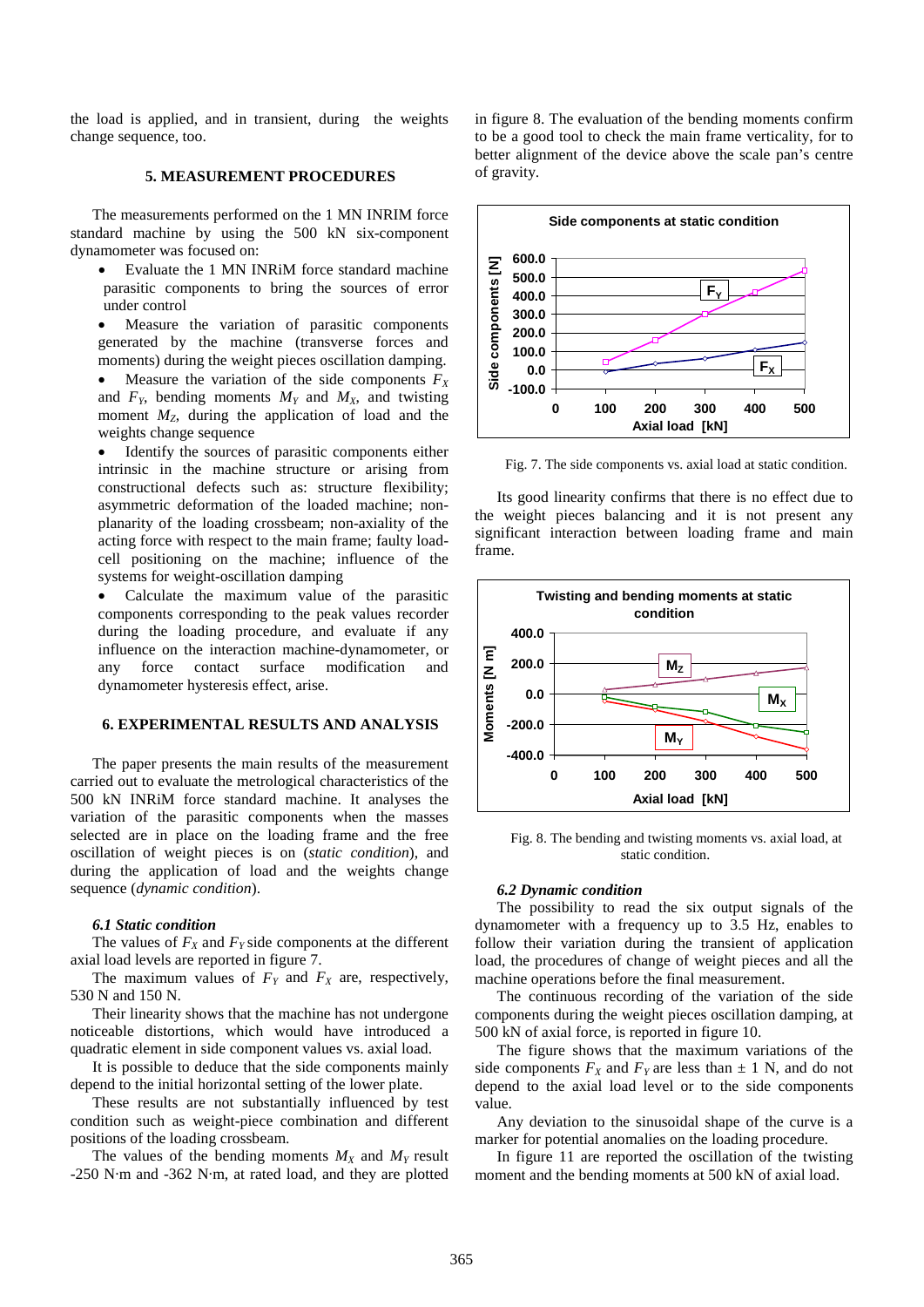Also in this case the maximum variation of the three moments is small and always less than  $\pm$  1 N·m.

The sinusoidal shape of the curves mean that no influence of the weight pieces oscillation on the parasitic



Fig. 10. Variation of the side components during the weight pieces oscillation damping at 500 kN.

components is detected (average values are quite constant).

In figure 12 the variation of the side components  $F_X$  and *FY* during the application of increasing and decreasing load, is reported.

It puts in evidence the large increasing of the parasitic components corresponding to the peak recorded during the loading procedure (clamping of loading frame, change of the weight pieces, and the action of the feedback system for masses selection).



Fig. 11. Variation of the twisting moment and bending moments during the weight pieces oscillation damping at 500 kN.

The maximum variation between static and dynamic component  $F<sub>Y</sub>$  is included from 68 N (at 100 kN of axial load) up to the 180 N (at 500 kN).

For the side component  $F_X$  the variation results -79 N at 100 kN, and -155 N at 500 kN.

These results indicate that the values of the side components, due to the the interaction machinedynamometer during the application load transient, are significant. It must be monitored in order to avoid any influence on the output of a force transducer with high lateral forces sensitivity.

In figure 11 is possible to analyze, in details, the effects of the single loading sequence on the dynamic components:

- a) the points A, B and C indicate the static measurement areas;
- b) from zero to A is plotted the variation of the side component  $F_Y$  due to the loading frame contact (first step of calibration) and the opening of the clamping system: they make it possible to increase the value of side component from  $-22$  N up to 100 N;



Fig, 12. Variation of the side components during the application of increasing and decreasing load.

c) from A to B, and from B to C the action of the feedback system for the masses selection and the change of the weight pieces are well represented, and find out a variation between static and dynamic  $F<sub>Y</sub>$  about 80 N at 100 kN and 100 N at 200 kN.

It is remarkable to underline the anomalous value of the side component  $F<sub>y</sub>$  at the point D, with a variation between static and dynamic component about -100 N. It is mainly due to the feedback control delay to exploiting the deformation elasticity of the loading frame to keep constant the axial load on the dynamometer, during the weight pieces substitution.



Fig. 13. Variation of the side components during the application of increasing and decreasing load, up to 200 kN.